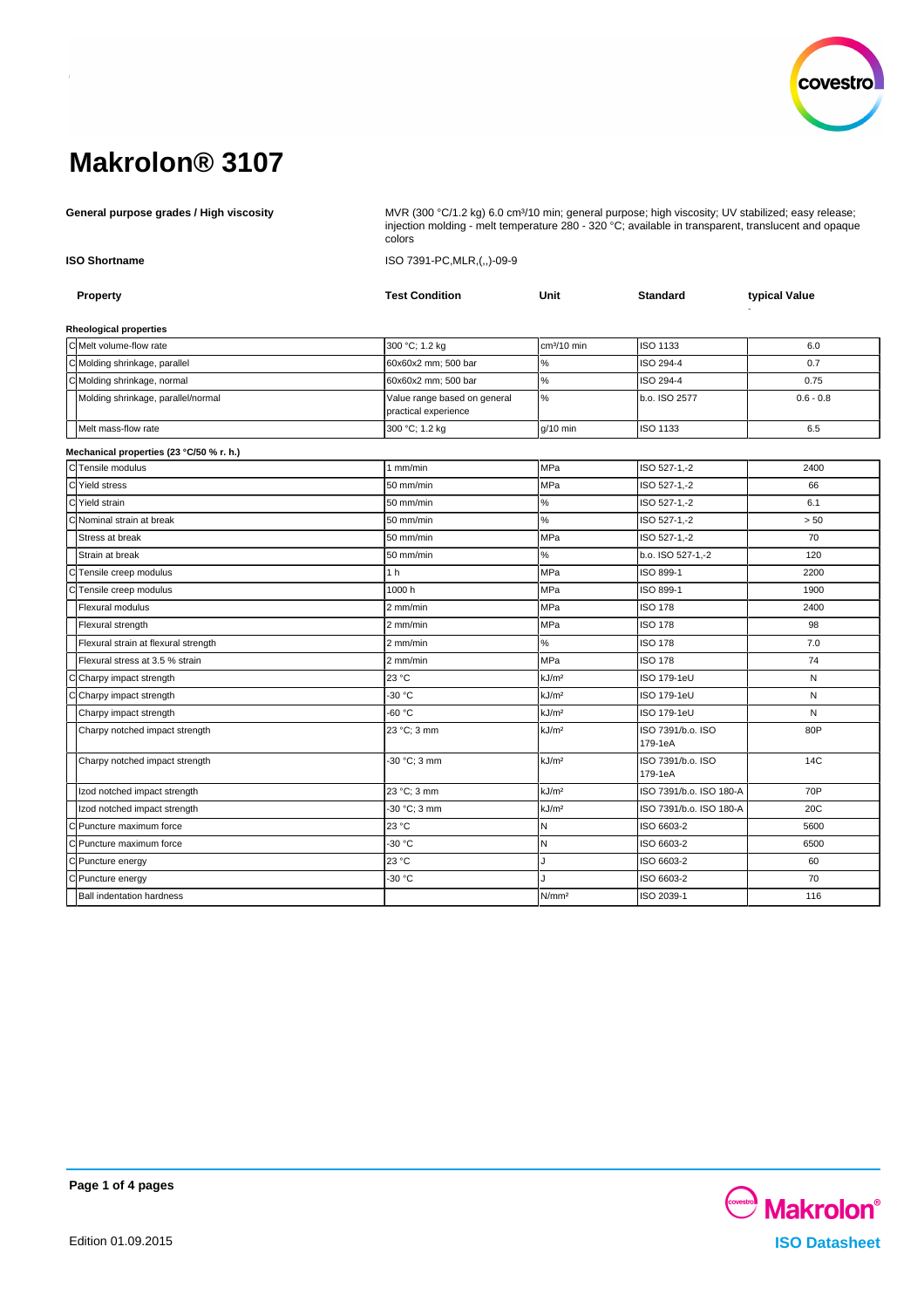

| <b>Property</b>                                                       | <b>Test Condition</b>  | Unit         | Standard           | typical Value  |
|-----------------------------------------------------------------------|------------------------|--------------|--------------------|----------------|
|                                                                       |                        |              |                    |                |
| <b>Thermal properties</b>                                             |                        |              |                    |                |
| C Glass transition temperature                                        | 10 °C/min              | °C           | ISO 11357-1,-2     | 145            |
| C Temperature of deflection under load                                | 1.80 MPa               | °C           | ISO 75-1,-2        | 125            |
| C Temperature of deflection under load                                | 0.45 MPa               | °C           | ISO 75-1,-2        | 137            |
| Vicat softening temperature                                           | 50 N; 50 °C/h          | °C           | ISO 306            | 144            |
| Vicat softening temperature                                           | 50 N; 120 °C/h         | °C           | <b>ISO 306</b>     | 147            |
| Coefficient of linear thermal expansion, parallel                     | 23 to 55 °C            | $10^{-4}$ /K | ISO 11359-1,-2     | 0.65           |
| Coefficient of linear thermal expansion, transverse                   | 23 to 55 °C            | $10^{-4}$ /K | ISO 11359-1,-2     | 0.65           |
| Burning behavior UL 94 (1.5 mm) [UL recognition]                      | $1.5 \text{ mm}$       | Class        | UL 94              | HB             |
| Burning behavior UL 94 [UL recognition]                               | 0.75 mm                | Class        | UL 94              | $V-2$          |
| Oxygen index                                                          | Method A               | ℅            | ISO 4589-2         | 27             |
| Thermal conductivity, cross-flow                                      | 23 °C; 50 % r. h.      | W/(m-K)      | ISO 8302           | 0.20           |
| Resistance to heat (ball pressure test)                               |                        | °С           | IEC 60695-10-2     | 137            |
| Relative temperature index (Tensile strength) [UL recognition]        | $1.5 \text{ mm}$       | °С           | <b>UL 746B</b>     | 125            |
| Relative temperature index (Tensile impact strength) [UL recognition] | $1.5 \text{ mm}$       | °C           | <b>UL 746B</b>     | 115            |
| Relative temperature index (Electric strength) [UL recognition]       | $1.5 \text{ mm}$       | °С           | <b>UL 746B</b>     | 125            |
| Glow wire test (GWFI)                                                 | 0.75 mm                | °С           | IEC 60695-2-12     | 875            |
| Glow wire test (GWFI)                                                 | $1.5 \text{ mm}$       | °C           | IEC 60695-2-12     | 875            |
| Glow wire test (GWFI)                                                 | $3.0 \text{ mm}$       | ℃            | IEC 60695-2-12     | 960            |
| Glow wire test (GWIT)                                                 | 0.75 mm                | °C           | IEC 60695-2-13     | 875            |
| Glow wire test (GWIT)                                                 | $1.5 \text{ mm}$       | °C           | IEC 60695-2-13     | 875            |
| Glow wire test (GWIT)                                                 | 3.0 mm                 | °C           | IEC 60695-2-13     | 900            |
| Glow wire test                                                        | $1.5 \text{ mm}$       | °C           | b.o. EDF HN60 E.02 | 850            |
| Glow wire test                                                        | 3.0 mm                 | °C           | b.o. EDF HN60 E.02 | 850            |
| Application of flame from small burner                                | Method K and F; 2.0 mm | Class        | DIN 53438-1,-3     | K1, F1         |
| Needle flame test                                                     | Method K; 2.0 mm       | S            | IEC 60695-11-5     | 5              |
| Needle flame test                                                     | Method K; 3.0 mm       | s            | IEC 60695-11-5     | 10             |
| Needle flame test                                                     | Method F; 1.5 mm       | s            | IEC 60695-11-5     | 60             |
| Needle flame test                                                     | Method F; 2.0 mm       | s            | IEC 60695-11-5     | 120            |
| Needle flame test                                                     | Method F; 3.0 mm       | s            | IEC 60695-11-5     | 120            |
| Burning rate (US-FMVSS)                                               | >=1.0 mm               | mm/min       | ISO 3795           | passed         |
| Flash ignition temperature                                            |                        | °C           | ASTM D1929         | 480            |
| Self ignition temperature                                             |                        | ъc           | ASTM D1929         | 550            |
| Electrical properties (23 °C/50 % r. h.)                              |                        |              |                    |                |
| C Relative permittivity                                               | 100 Hz                 |              | IEC 60250          | 3.1            |
| C Relative permittivity                                               | 1 MHz                  |              | IEC 60250          | 3.0            |
| C Dissipation factor                                                  | 100 Hz                 | $10^{-4}$    | IEC 60250          | 5              |
| C Dissipation factor                                                  | 1 MHz                  | $10^{-4}$    | <b>IEC 60250</b>   | 95             |
| C Volume resistivity                                                  |                        | Ohm-m        | IEC 60093          | 1E14           |
| C Surface resistivity                                                 |                        | Ohm          | IEC 60093          | 1E16           |
| C Electrical strength                                                 | 1 mm                   | kV/mm        | IEC 60243-1        | 34             |
| C Comparative tracking index CTI                                      | Solution A             | Rating       | IEC 60112          | 250            |
| Comparative tracking index CTI M                                      | Solution B             | Rating       | IEC 60112          | 125M           |
| Electrolytic corrosion                                                |                        | Rating       | IEC 60426          | A <sub>1</sub> |
|                                                                       |                        |              |                    |                |

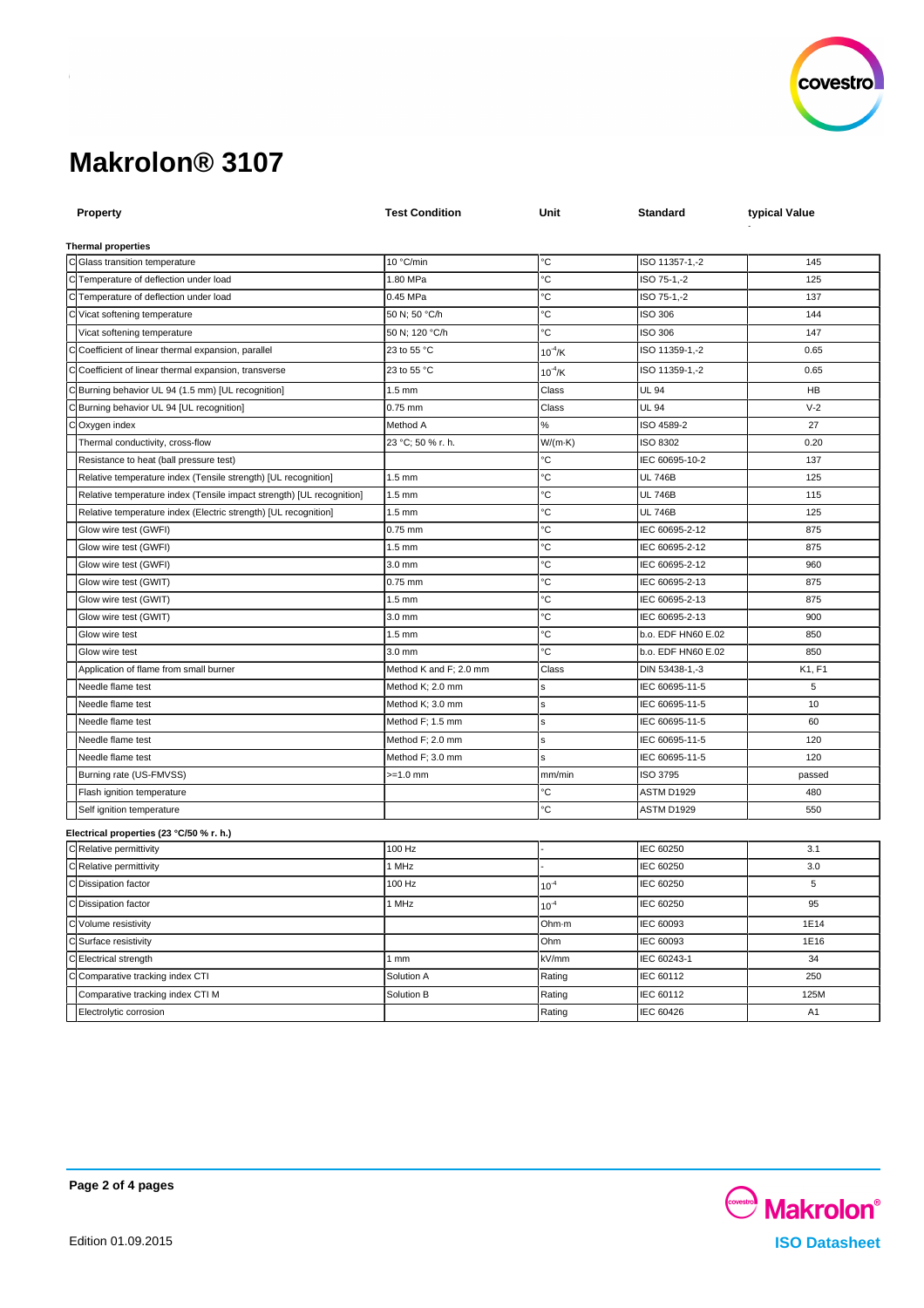

| Property                                             | <b>Test Condition</b>                                                           | Unit                                        | <b>Standard</b> | typical Value |  |  |  |  |
|------------------------------------------------------|---------------------------------------------------------------------------------|---------------------------------------------|-----------------|---------------|--|--|--|--|
| Other properties (23 °C)                             |                                                                                 |                                             |                 |               |  |  |  |  |
| C Water absorption (saturation value)                | Water at 23 °C                                                                  | $\%$                                        | ISO 62          | 0.30          |  |  |  |  |
| 'CI<br>Water absorption (equilibrium value)          | 23 °C; 50 % r. h.                                                               | %                                           | ISO 62          | 0.12          |  |  |  |  |
| $\mathsf{C}$<br>Density                              |                                                                                 | kg/m <sup>3</sup>                           | ISO 1183-1      | 1200          |  |  |  |  |
| Water vapor permeability                             | 23 °C; 85 % RH; 100 um film                                                     | $q/(m^2.24 h)$                              | ISO 15106-1     | 15            |  |  |  |  |
| Gas permeation                                       | Oxygen; 100 µm film                                                             | cm <sup>3</sup> /(m <sup>2</sup> -24 h-bar) | b.o. ISO 2556   | 650           |  |  |  |  |
| Gas permeation                                       | Oxygen; 25.4 um (1 mil) film                                                    | cm <sup>3</sup> /(m <sup>2</sup> -24 h-bar) | b.o. ISO 2556   | 2760          |  |  |  |  |
| Gas permeation                                       | Nitrogen; 100 um film                                                           | cm <sup>3</sup> /(m <sup>2</sup> 24 h bar)  | b.o. ISO 2556   | 120           |  |  |  |  |
| Gas permeation                                       | Nitrogen; 25.4 um (1 mil) film                                                  | cm <sup>3</sup> /(m <sup>2</sup> 24 h bar)  | b.o. ISO 2556   | 510           |  |  |  |  |
| Gas permeation                                       | Carbon dioxide; 100 um film                                                     | cm <sup>3</sup> /(m <sup>2</sup> -24 h-bar) | b.o. ISO 2556   | 3800          |  |  |  |  |
| Gas permeation                                       | Carbon dioxide; 25.4 um (1 mil) film cm <sup>3</sup> /(m <sup>2</sup> 24 h bar) |                                             | b.o. ISO 2556   | 16900         |  |  |  |  |
| <b>Bulk density</b>                                  | Pellets                                                                         | kg/m <sup>3</sup>                           | ISO 60          | 660           |  |  |  |  |
| <b>Material specific properties</b>                  |                                                                                 |                                             |                 |               |  |  |  |  |
| Refractive index                                     | Procedure A                                                                     |                                             | <b>ISO 489</b>  | 1.586         |  |  |  |  |
| Haze for transparent materials                       | 3 mm                                                                            | %                                           | ISO 14782       | ${}_{0.8}$    |  |  |  |  |
| Luminous transmittance (clear transparent materials) | 1 mm                                                                            | ℅                                           | ISO 13468-2     | 89            |  |  |  |  |
| Luminous transmittance (clear transparent materials) | $2 \, \text{mm}$                                                                | %                                           | ISO 13468-2     | 89            |  |  |  |  |
| Luminous transmittance (clear transparent materials) | 3 mm                                                                            | %                                           | ISO 13468-2     | 88            |  |  |  |  |
| Luminous transmittance (clear transparent materials) | 4 mm                                                                            | %                                           | ISO 13468-2     | 87            |  |  |  |  |
| Processing conditions for test specimens             |                                                                                 |                                             |                 |               |  |  |  |  |
| C Injection molding-Melt temperature                 |                                                                                 | °C                                          | <b>ISO 294</b>  | 300           |  |  |  |  |
| C Injection molding-Mold temperature                 |                                                                                 | °C                                          | <b>ISO 294</b>  | 80            |  |  |  |  |
| C Injection molding-Injection velocity               |                                                                                 | mm/s                                        | <b>ISO 294</b>  | 200           |  |  |  |  |

**C** These property characteristics are taken from the CAMPUS plastics data bank and are based on the international catalogue of basic data for plastics according to ISO 10350.

Impact properties:  $N =$  non-break,  $P =$  partial break,  $C =$  complete break